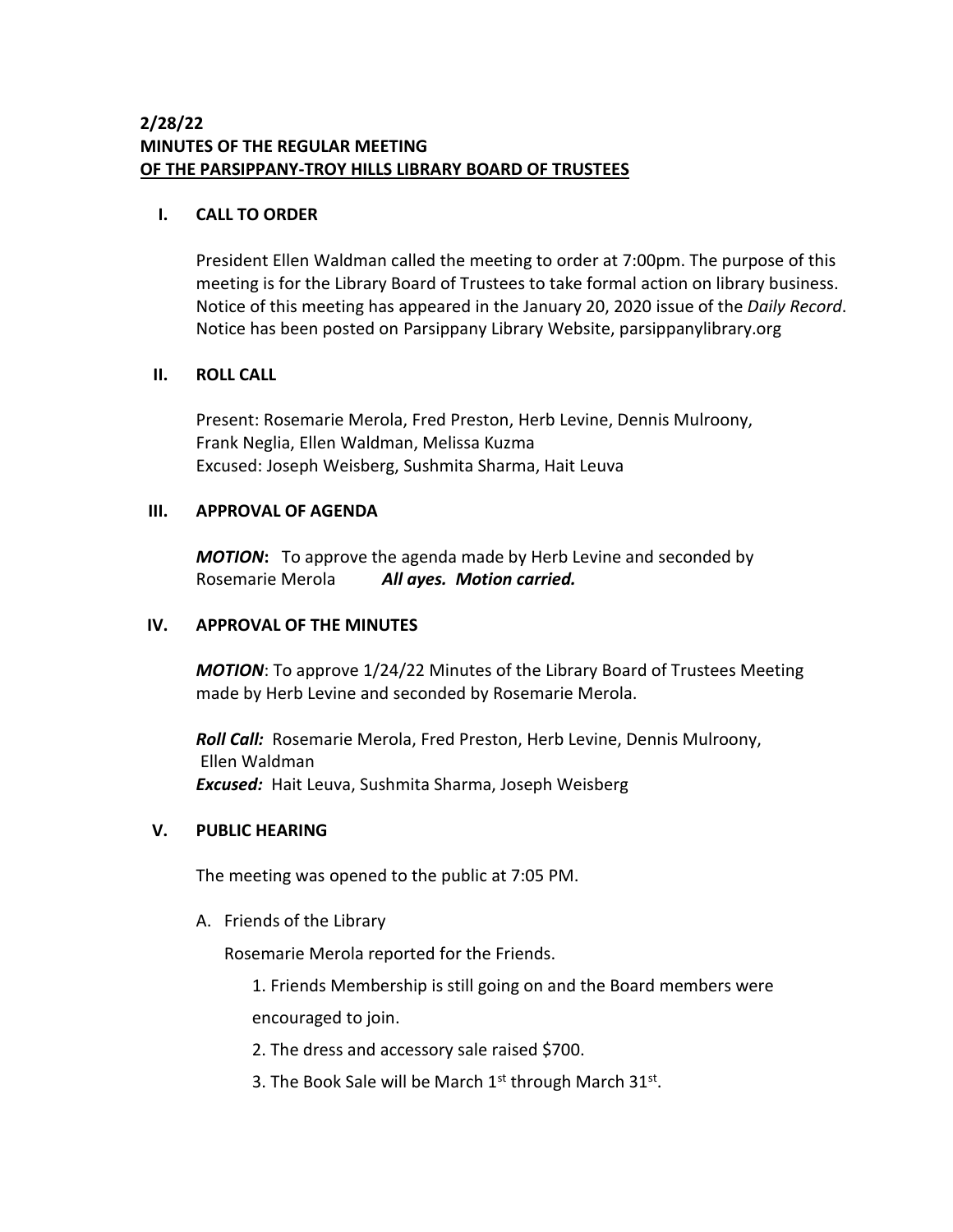#### **VI. REPORTS**

#### A. Finance

The finance committee met with the Mayor and Fred Carr.

\*They discussed the need for funds to help with the Direct Install Program. This will cost the library \$34,795 up font and \$42,112 for the first repayment. There will be additional costs for 2 more years. This agreement was made by Fred Carr without consulting the library. Melissa felt that the library may have to agree to pay to show good faith. The Board discussed how they were misled about this entire project. Melissa said she will talk with the Mayor again.

\*The library asked the Town for \$20,000 to open on Sundays again.

\*Nothing got resolved at the meeting.

B. Buildings and Grounds

\* The library has not received a bill from JCPL since June. The bill will be approximately \$24,000 and should have been paid out of 2021 funds.

\*Fred and Melissa met with the Mayor to discuss the Lake Hiawatha construction project. Also, the handicap ramp at Lake Hiawatha will need work done to repair it as soon as possible. Melissa is getting quotes.

C. Personnel

\*Melissa announced that every open position has been filled. The Library has hired a Part Time Children's Librarian in the Main Library. Also, Lake Hiawatha has hired two Part Time Library Assistants and a Head of Youth Services. The new employees will start in the next few weeks.

\*The entire staff will attend the "I Love This Place" Customer Service training on April 29<sup>Th</sup>. Both the Main and Lake Hiawatha libraries will be closed from 9am-1pm that day.

D. Policy

\* The Borrowing Policy was approved. The Board discussed eliminating fines and agreed to resume the discussion at a future meeting.

#### **VII. UNFINISHED BUSINESS**

Fred asked if it is correct that M.A.I.N. installs our PC's and also asked what an MD (Multiple Disabilities) class was.

#### **VIII. OLD BUSINESS**